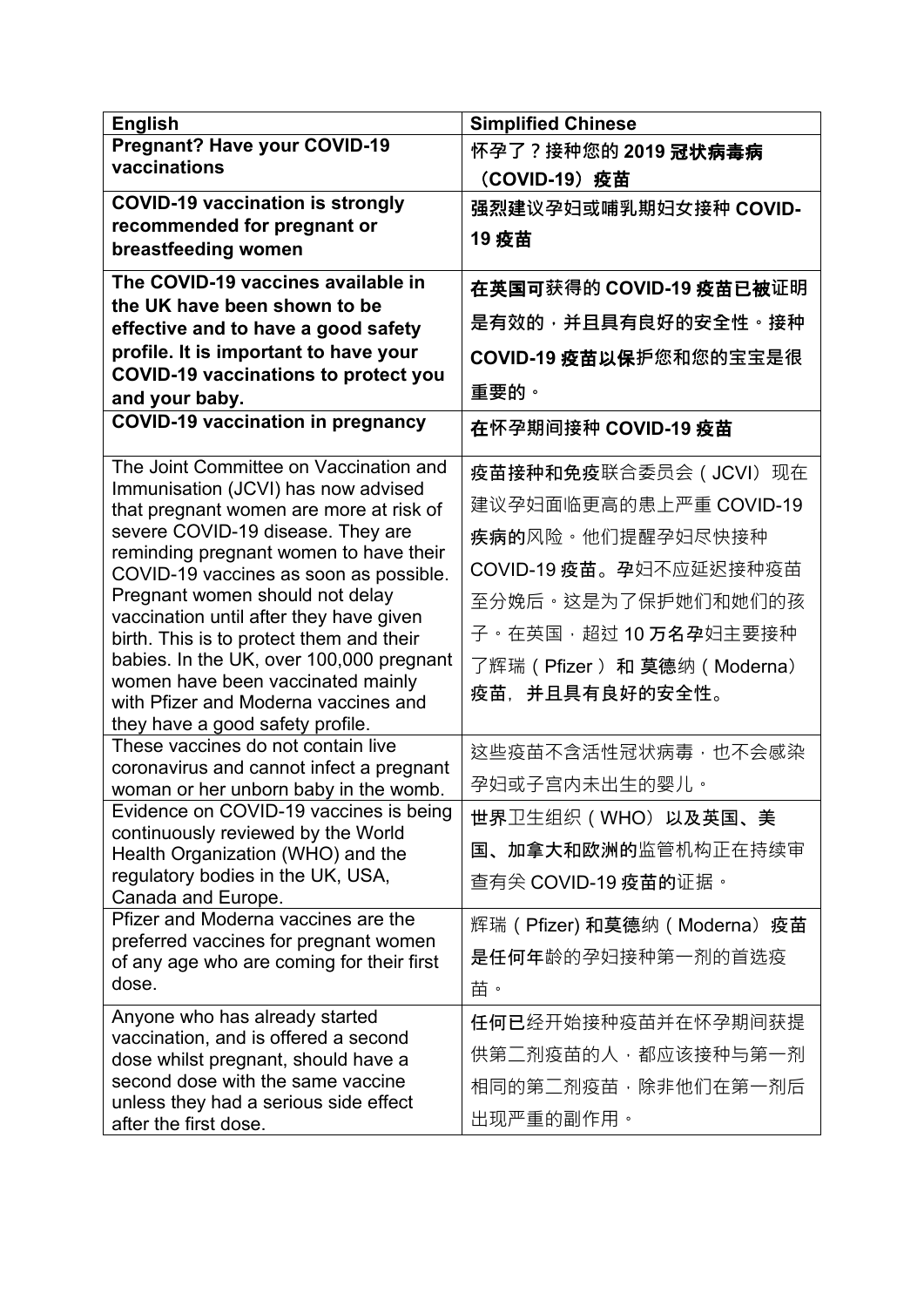| Find out more about pregnancy,                                                       | 欲了解有关怀孕、母乳喂养、生育能力和                |
|--------------------------------------------------------------------------------------|-----------------------------------|
| breastfeeding, fertility and COVID-19                                                |                                   |
| vaccination on the website                                                           | COVID-19 疫苗接种的更多信息,请访问            |
| www.nidirect.gov.uk/covid-vaccine                                                    | www.nidirect.gov.uk/covid-vaccine |
| Why do I need the vaccine if I'm<br>pregnant?                                        | 如果我怀孕了,为什么需要接种疫苗?                 |
|                                                                                      |                                   |
| If you have COVID-19 disease in later                                                | 如果您在怀孕后期患有 COVID-19 疾病.           |
| pregnancy, both you and your unborn<br>baby are at increased risk of serious         | <b>您和您未出生的</b> 婴儿都面临更高的需要住        |
| disease needing hospital treatment, and                                              | 院治疗的严重疾病和重症监护支持的风                 |
| intensive care support. UK data has<br>shown that almost every pregnant              | 险。英国的数据显示,几乎所有需要住院                |
| woman with COVID-19 disease who                                                      | 治疗或重症监护的 COVID-19 孕妇都没有           |
| needed hospital treatment or intensive<br>care had not been vaccinated. The          | 接种疫苗。您和您的新生儿患 COVID-19            |
| overall risk from COVID-19 disease for                                               | <b>疾病的</b> 总体风险很低,但自第一波           |
| you and your new baby is low but has                                                 | COVID-19 以来有所增加。                  |
| increased since the first waves of<br>COVID-19.                                      |                                   |
| COVID-19 vaccines in pregnancy give                                                  | 怀孕期间的 COVID-19 疫苗可为您提供高           |
| you high levels of protection against                                                | 水平的预防疾病的保护。在英国和其他国                |
| disease. There is reassuring information<br>on the safety of COVID-19 vaccines       |                                   |
| given to pregnant women in the UK, as                                                | 家,有关于向孕妇接种 COVID-19 疫苗的           |
| well as other countries.                                                             | 安全性的可靠信息。                         |
| It is important that you are protected with                                          | 重要的是,您获得所有疫苗剂量的保护·                |
| all your vaccine doses to keep you and<br>your baby safe. Don't wait until after you | 以确保您和您宝宝的安全。不要等到您分                |
| have given birth.                                                                    | 娩后再接种疫苗。                          |
| Pregnant women with underlying clinical                                              | 患有潜在临床疾病的孕妇患 COVID-19 严           |
| conditions are at higher risk of suffering<br>serious complications from COVID-19.   | 重并发症的风险更高·                        |
| Risk factors for pregnant women                                                      | 孕妇的风险因素                           |
|                                                                                      |                                   |
| If you have underlying medical conditions<br>such as:                                | <b>如果您有潜在的医</b> 疗病症 · 例如:         |
| immune problems<br>$\bullet$                                                         | 免疫问题                              |
| diabetes<br>$\bullet$                                                                | 糖尿病                               |
| high blood pressure                                                                  | 高血压                               |
| heart disease                                                                        | 心脏疾病                              |
| asthma                                                                               | 哮喘                                |
| Or if you are:                                                                       | 或者,<br>如果您是:                      |
| overweight<br>$\bullet$                                                              | 超重<br>$\bullet$                   |
| over the age of 35<br>$\bullet$                                                      | 35 岁以上                            |
| in your third trimester of                                                           | 在您怀孕的最后三个月(超过 28                  |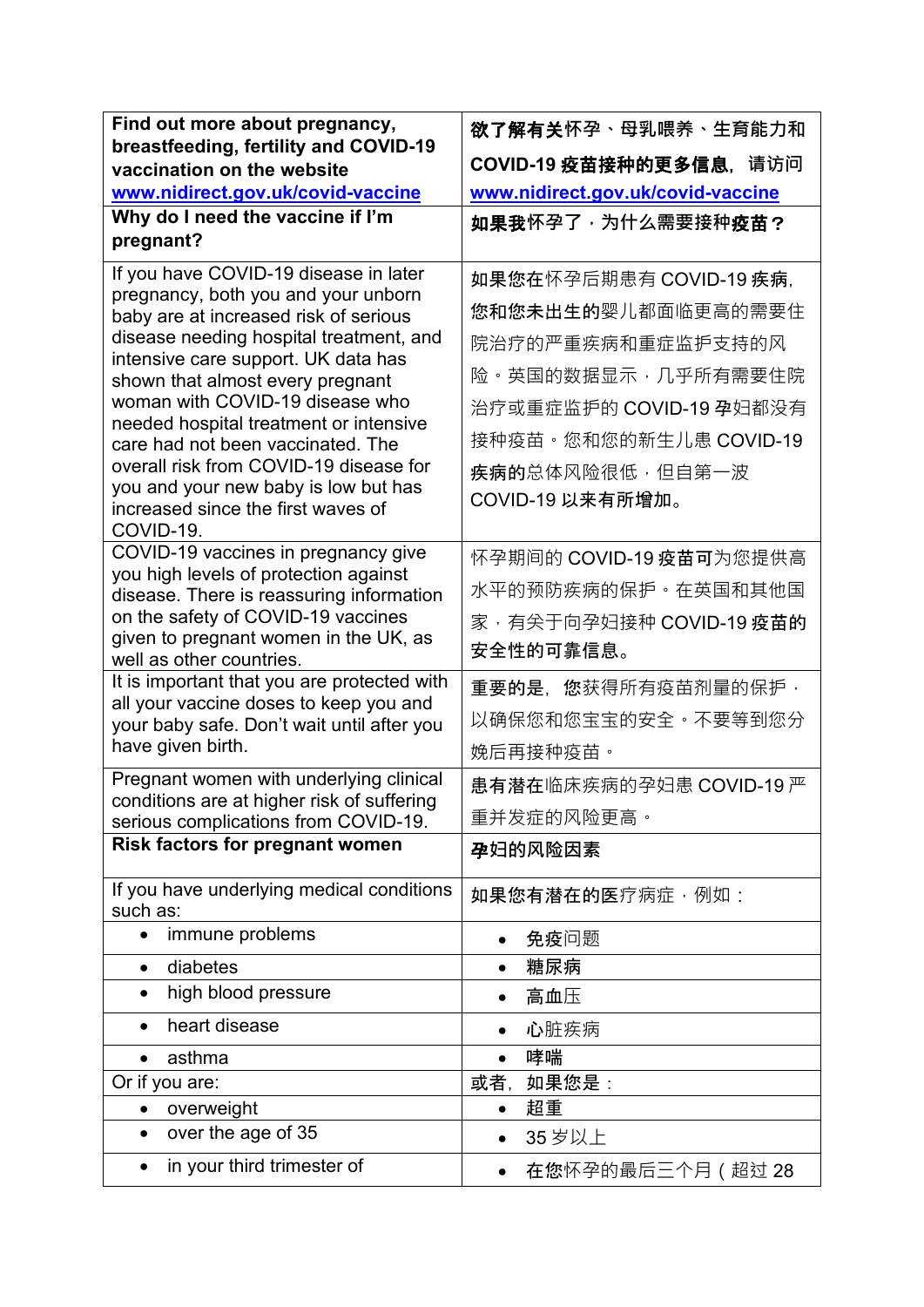| pregnancy (over 28 weeks)                                                          | 周)                      |
|------------------------------------------------------------------------------------|-------------------------|
| of black or asian minority ethnic<br>$\bullet$<br>background                       | 黑人或亚洲少数族裔背景             |
| unvaccinated or partially<br>$\bullet$<br>vaccinated                               | 未接种或部分接种                |
| You are at more risk from COVID-19                                                 | 与未怀孕的同龄女性相比 · 您感染       |
| than women of the same age who are<br>not pregnant.                                | <b>COVID-19 的风险更高。</b>  |
|                                                                                    |                         |
| What does this mean for me?                                                        | 这对我意味着什么?               |
| <b>Getting pregnant</b>                                                            | 怀孕                      |
| There is no need to avoid getting                                                  | 接种 COVID-19 疫苗后无需避免怀孕。没 |
| pregnant after COVID-19 vaccination.<br>There is no evidence that COVID-19         | 有证据表明 COVID-19 疫苗对生育能力或 |
| vaccines have any effect on fertility or                                           | 怀孕机会有任何影响。              |
| your chances of becoming pregnant.                                                 |                         |
| If you are pregnant                                                                | 如果您怀孕了                  |
| COVID-19 vaccines offer pregnant                                                   | COVID-19 疫苗能为孕妇提供预防     |
| women the best protection against<br>COVID-19 disease which can be serious         | COVID-19 疾病的最佳保护, 对某些女性 |
| in later pregnancy for some women.                                                 | 而言,在怀孕后期患上这种疾病可能会很      |
|                                                                                    | 严重。                     |
| The first dose of COVID-19 vaccine will                                            | 第一剂 COVID-19 疫苗将为您提供良好的 |
| give you good protection. You need to<br>get each of your doses on time to get the | 保护 · 您需要按时接种每一剂 · 以获得最  |
| best possible protection. You should                                               | 佳保护。您应该在接种第一剂的 8 到 12   |
| have your second dose 8 to 12 weeks<br>after your first dose. You do not need to   | 周后接种第二剂疫苗。您无需延迟该第二      |
| delay this second dose. If you have                                                | 剂。如果您因任何原因延迟了接种疫苗,      |
| delayed your vaccination for any reason,                                           | 请尽快接种。                  |
| have your vaccinations as soon as<br>possible.                                     |                         |
|                                                                                    |                         |
| If you have already had a first dose of                                            | 如果您已经接种了第一剂 COVID-19 疫苗 |
| COVID-19 vaccine without suffering any<br>serious side effects, you can have your  | 而没有出现任何严重的副作用,那么您可      |
| second dose with the same vaccine                                                  | 以在向您提供第二剂时接种相同的疫苗。      |
| when this is offered.                                                              |                         |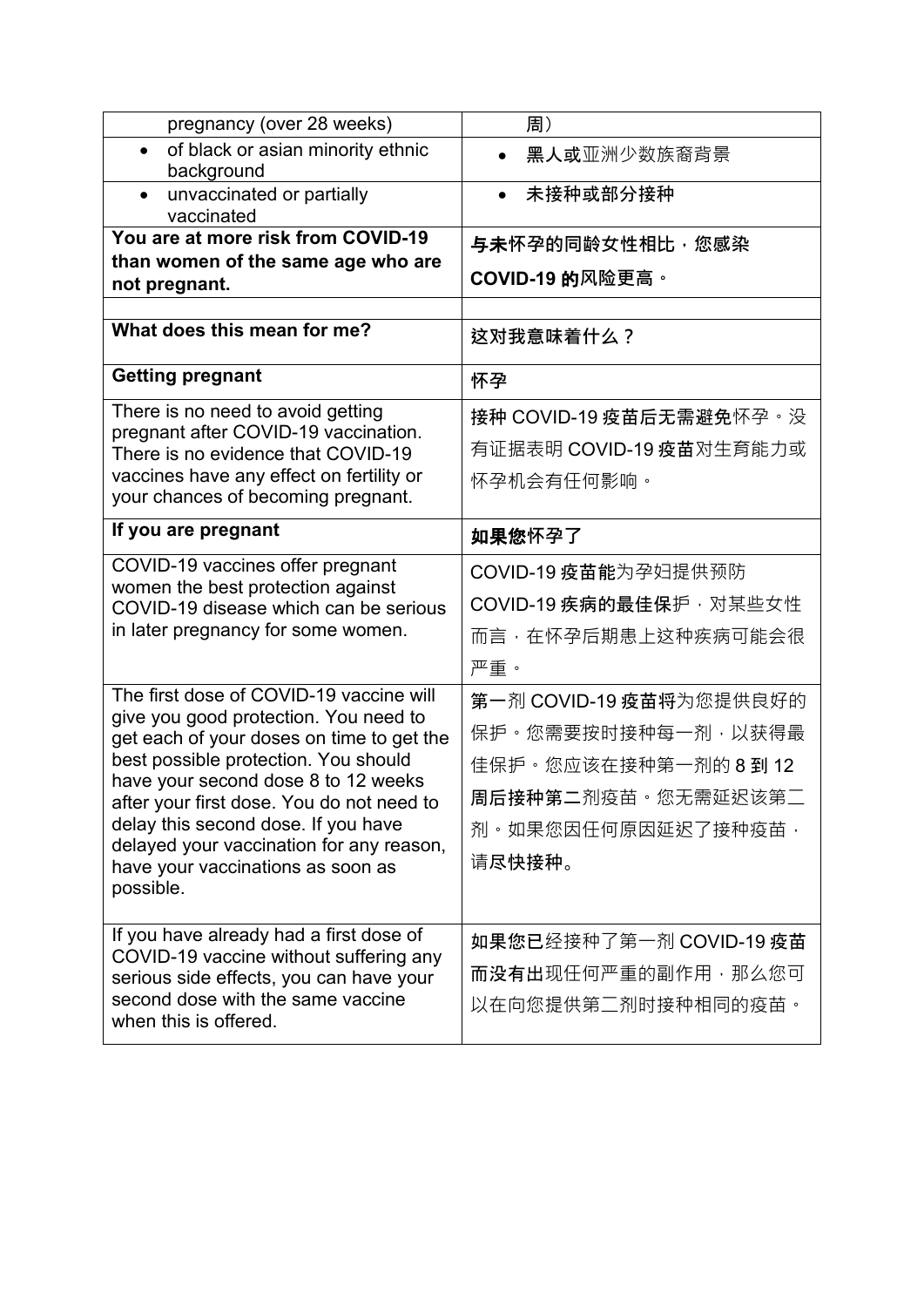| If your first dose was the AstraZeneca<br>vaccine you should also consider the<br>information in this leaflet<br>www.publichealth.hscni.net/publications/<br>covid-19-astrazeneca-vaccine-and-<br>extremely-rare-blood-clots-and-<br>translations<br><b>Booster vaccines</b><br>Pregnant women are eligible for a<br>booster 12 weeks after their second<br>dose. The booster dose that is offered<br>may be a Pfizer or Moderna vaccine. | 如果您的第一剂疫苗是阿斯利康<br>( AstraZeneca) 疫苗, 您还应该考虑本<br>传单中的信息<br>www.publichealth.hscni.net/publications/<br>covid-19-astrazeneca-vaccine-and-<br>extremely-rare-blood-clots-and-<br>translations<br>加强疫苗<br>孕妇在接种第二剂的 12 周后有资格获得<br>加强剂疫苗。提供的加强剂可能是辉瑞<br>(Pfizer) 或莫德纳 (Moderna) 疫苗。 |
|-------------------------------------------------------------------------------------------------------------------------------------------------------------------------------------------------------------------------------------------------------------------------------------------------------------------------------------------------------------------------------------------------------------------------------------------|--------------------------------------------------------------------------------------------------------------------------------------------------------------------------------------------------------------------------------------------------------------------------------|
| <b>Breastfeeding</b>                                                                                                                                                                                                                                                                                                                                                                                                                      | 哺乳                                                                                                                                                                                                                                                                             |
| The benefits of breastfeeding are well<br>known. The JCVI has recommended that<br>the vaccines can be received whilst<br>breastfeeding. This is in line with<br>recommendations from the USA and the<br>World Health Organization. Talk to your<br>doctor or midwife if you have any<br>concerns.                                                                                                                                         | 母乳喂养的好处是众所周知的。疫苗接种<br>和免疫联合委员会(JCVI) 建议可以在母<br>乳喂养期间接种疫苗。这符合美国和世界<br>卫生组织的建议。如果您有任何疑问,请<br>咨询您的医生或助产士。                                                                                                                                                                         |
| <b>Side effects</b>                                                                                                                                                                                                                                                                                                                                                                                                                       | 副作用                                                                                                                                                                                                                                                                            |
| Like all medicines, vaccines can cause<br>common side effects. It may be helpful to<br>make sure you know what to expect after<br>you have the vaccine, especially if you<br>have had your baby or have other<br>children to look after.                                                                                                                                                                                                  | 像所有药物一样,疫苗也可能会引起常见<br>的副作用。 确保您知道接种疫苗后会发生<br>什么可能会有所帮助,尤其是在您已经分<br>娩或有其他子女需要照顾的情况下。                                                                                                                                                                                            |
| Please read the leaflet 'What to expect<br>after your COVID vaccination'<br>www.publichealth.hscni.net/publications/<br>covid-19-vaccination-what-expect-and-<br>translations                                                                                                                                                                                                                                                             | 请阅读传单"接种 COVID 疫苗后会发生什<br>$\&$ " (What to expect after your COVID<br>vaccination)<br>www.publichealth.hscni.net/publications/<br>covid-19-vaccination-what-expect-and-<br>translations                                                                                         |
| <b>Further information</b>                                                                                                                                                                                                                                                                                                                                                                                                                | 附加信息                                                                                                                                                                                                                                                                           |
| The Royal College of Obstetricians and<br>Gynaecologists (RCOG) and Royal<br>College of Midwives (RCM) have a<br>decision guide and other information you<br>may find helpful on COVID-19 vaccines<br>and pregnancy (rcog.org.uk -<br>www.rcm.org.uk/guidance-for-pregnant-<br>women).                                                                                                                                                    | 皇家妇产科学院 (RCOG) 和皇家助产士<br>学院(RCM)提供关于 COVID-19 疫苗<br>和妊娠的决策指南和其他有用信息<br>$($ rcog.org.uk –<br>www.rcm.org.uk/guidance-for-pregnant-<br>women) 。                                                                                                                                  |